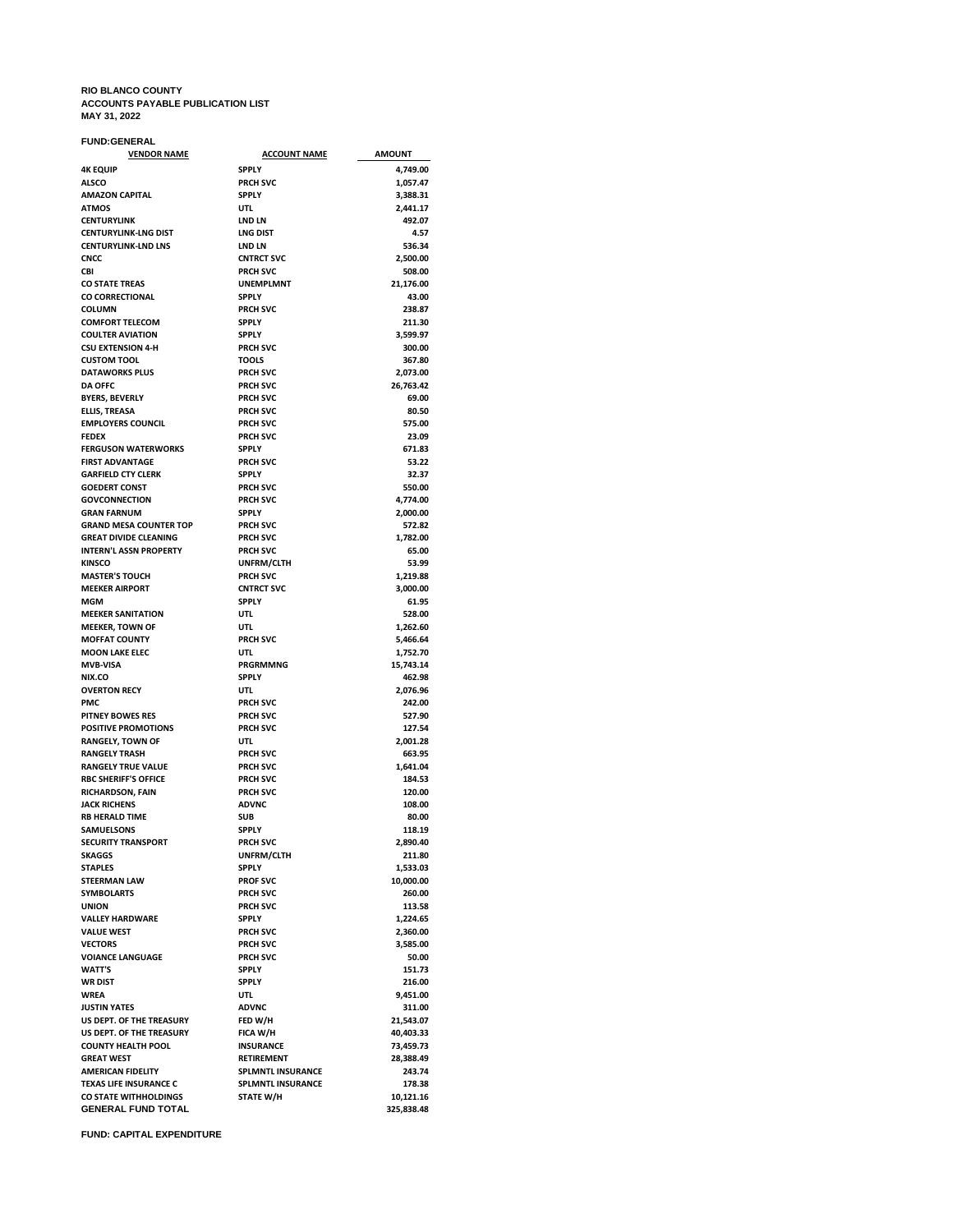| VENDOR NAME                                                           | <u>ACCOUNT NAME</u>                          | <b>AMOUNT</b>          |
|-----------------------------------------------------------------------|----------------------------------------------|------------------------|
| <b>BIG ASS FAN COMP</b>                                               | <b>FRGNDS</b>                                | 8,949.00               |
| <b>CAPITAL EXPENDITURE FUND TOTAL</b>                                 |                                              | 8,949.00               |
| <b>FUND: ROAD &amp; BRIDGE</b>                                        |                                              |                        |
| <u>VENDOR NAME</u>                                                    | <b>ACCOUNT NAME</b>                          | AMOUNT                 |
| <b>AMAZON CAPITAL</b>                                                 | <b>SPPLY</b>                                 | (32.62)                |
| CO BOARD OF LAND                                                      | <b>CNTRCT SVC</b>                            | 101.00                 |
| <b>CO STATE TREAS</b><br>COLUMN                                       | <b>UNEMPLMNT</b><br><b>PRCH SVC</b>          | 2,623.00<br>108.90     |
| GMCO                                                                  | <b>DST CNTRL</b>                             | 112,796.11             |
| MGM                                                                   | <b>SPPLY</b>                                 | 168.00                 |
| <b>MEEKER, TOWN OF</b>                                                | <b>DST CNTRL</b>                             | 626.66                 |
| <b>MVB-VISA</b>                                                       | <b>PRCH SVC</b>                              | 1,250.22               |
| <b>OFFICE DEPOT</b>                                                   | <b>SPPLY</b>                                 | 192.75                 |
| PITNEY BOWES RES                                                      | <b>PRCH SVC</b><br><b>MTRL</b>               | 12.60                  |
| <b>RANGELY TRUE VALUE</b><br>SAMUELSONS                               | <b>SPPLY</b>                                 | 57.07<br>129.00        |
| UNITED COMP                                                           | CR 73 BRDG                                   | 59,195.48              |
| <b>VALLEY HARDWARE</b>                                                | <b>SPPLY</b>                                 | 159.84                 |
| WAGNER EQUIP                                                          | <b>TRNNG/DEV</b>                             | 700.00                 |
| WREA                                                                  | UTL                                          | 84.41                  |
| WR RANCH PROP                                                         | <b>AGGRT</b>                                 | 1,000.00               |
| YEH & ASSOCIATES                                                      | CR 73 BRDG                                   | 4,598.79               |
| US DEPT. OF THE TREASURY<br>US DEPT. OF THE TREASURY                  | FED W/H<br>FICA W/H                          | 10,107.44<br>20,457.08 |
| <b>COUNTY HEALTH POOL</b>                                             | <b>INSURANCE</b>                             | 51,673.05              |
| <b>GREAT WEST</b>                                                     | <b>RETIREMENT</b>                            | 16,355.20              |
| <b>AMERICAN FIDELITY</b>                                              | <b>SPLMNTL INSURANCE</b>                     | 1,390.60               |
| CO STATE WITHHOLDINGS                                                 | <b>STATE W/H</b>                             | 4,929.34               |
| <b>FAMILY SUPPORT REGISTR</b>                                         | <b>WAGE ASNMT</b>                            | 461.53                 |
| <b>FAMILY SUPPORT REGISTR</b>                                         | <b>WAGE ASNMT</b>                            | 380.76                 |
| <b>FAMILY SUPPORT REGISTRY</b>                                        | <b>WAGE ASNMT</b>                            | 461.53                 |
| <b>FAMILY SUPPORT REGISTRY</b><br><b>ROAD &amp; BRIDGE FUND TOTAL</b> | <b>WAGE ASNMT</b>                            | 380.76<br>290,368.50   |
| <b>FUND: PUBLIC HEALTH</b>                                            |                                              |                        |
| <b>VENDOR NAME</b>                                                    | <b>ACCOUNT NAME</b>                          | AMOUNT                 |
| AMAZON CAPITAL                                                        | <b>SPPLY</b>                                 | 225.92                 |
| <b>McKESSON MED</b>                                                   | <b>SPPLY</b>                                 | 844.02                 |
| MVB-VISA                                                              | <b>PRCH SVC</b>                              | 262.75                 |
| PMC                                                                   | <b>PRCH SVC</b>                              | 210.00                 |
| RANGELY HOSPITAL<br>RB HERALD TIME                                    | <b>PRCH SVC</b><br><b>PRCH SVC</b>           | 189.90<br>4,337.50     |
| <b>STAPLES</b>                                                        | <b>SPPLY</b>                                 | 270.31                 |
| STERICYCLE                                                            | <b>PRCH SVC</b>                              | 371.49                 |
| VIRTRU                                                                | <b>PRCH SVC</b>                              | 2,219.00               |
| US DEPT. OF THE TREASURY                                              | FED W/H                                      | 1,077.01               |
| US DEPT. OF THE TREASURY                                              | FICA W/H                                     | 2,764.39               |
| <b>COUNTY HEALTH POOL</b>                                             | <b>INSURANCE</b>                             | 5,538.34               |
| <b>GREAT WEST</b>                                                     | RETIREMENT                                   | 1,372.72               |
| AMERICAN FIDELITY<br>CO STATE WITHHOLDINGS                            | <b>SPLMNTL INSURANCE</b><br><b>STATE W/H</b> | 37.03<br>641.26        |
| PUBLIC HEALTH FUND TOTAL                                              |                                              | 20,361.64              |
| <b>FUND: DEPT OF HUMAN SVCS</b>                                       |                                              |                        |
| <b>VENDOR NAME</b>                                                    | <b>ACCOUNT NAME</b>                          | AMOUNT                 |
| <b>MOFFAT COUNTY</b>                                                  | <b>CNTRCT SVC</b>                            | 6,834.68               |
| <b>ANDREW PIESTRAK</b>                                                | <b>PRCH SVC</b>                              | 244.38                 |
| PITNEY BOWES RES                                                      | <b>CNTY EXPNC</b>                            | 23.55                  |
| STEERMAN LAW                                                          | <b>CNTRCT SVC</b>                            | 10,184.68              |
| <b>UNION</b><br><b>AP PAYMENTS</b>                                    | <b>PRCH SVC</b>                              | 227.16<br>226,986.66   |
| US DEPT. OF THE TREASURY                                              | FED W/H                                      | 2,072.13               |
| US DEPT. OF THE TREASURY                                              | FICA W/H                                     | 4,857.63               |
| <b>COUNTY HEALTH POOL</b>                                             | <b>INSURANCE</b>                             | 12,088.47              |
| <b>GREAT WEST</b>                                                     | <b>RETIREMENT</b>                            | 2,279.70               |
| CO STATE WITHHOLDINGS                                                 | STATE W/H                                    | 1,185.05               |
| <b>DEPT OF HUMAN SVCS FUND TOTAL</b>                                  |                                              | 266,984.09             |
| FUND: CAPITAL IMPROVEMENTS                                            |                                              |                        |
| <u>VENDOR NAME</u>                                                    | <b>ACCOUNT NAME</b>                          | AMOUNT                 |
| ATMOS                                                                 | <b>MA-RNWY PRJT</b>                          | 2,649.98               |
| HDR                                                                   | <b>MA-RNWY PRJT</b>                          | 645.39                 |
| <b>T-O ENGINEERS</b><br>TDA CONST                                     | <b>RA-ENTLTMNT</b><br><b>MA-RNWY PRJT</b>    | 4,939.27<br>107,631.20 |
| <b>VALLEY HARDWARE</b>                                                | <b>MA-RNWY PRJT</b>                          | 123.98                 |
| CAPITAL IMPROVEMENTS FUND TOTAL                                       |                                              | 115,989.82             |
| <b>FUND: AMERICAN RESCUE PLAN</b>                                     |                                              |                        |
| <u>VENDOR NAME</u>                                                    | <b>ACCOUNT NAME</b>                          | AMOUNT                 |
| <b>CLEARGOV</b>                                                       | <b>PRCH SVC</b>                              | 31,800.00              |
|                                                                       |                                              |                        |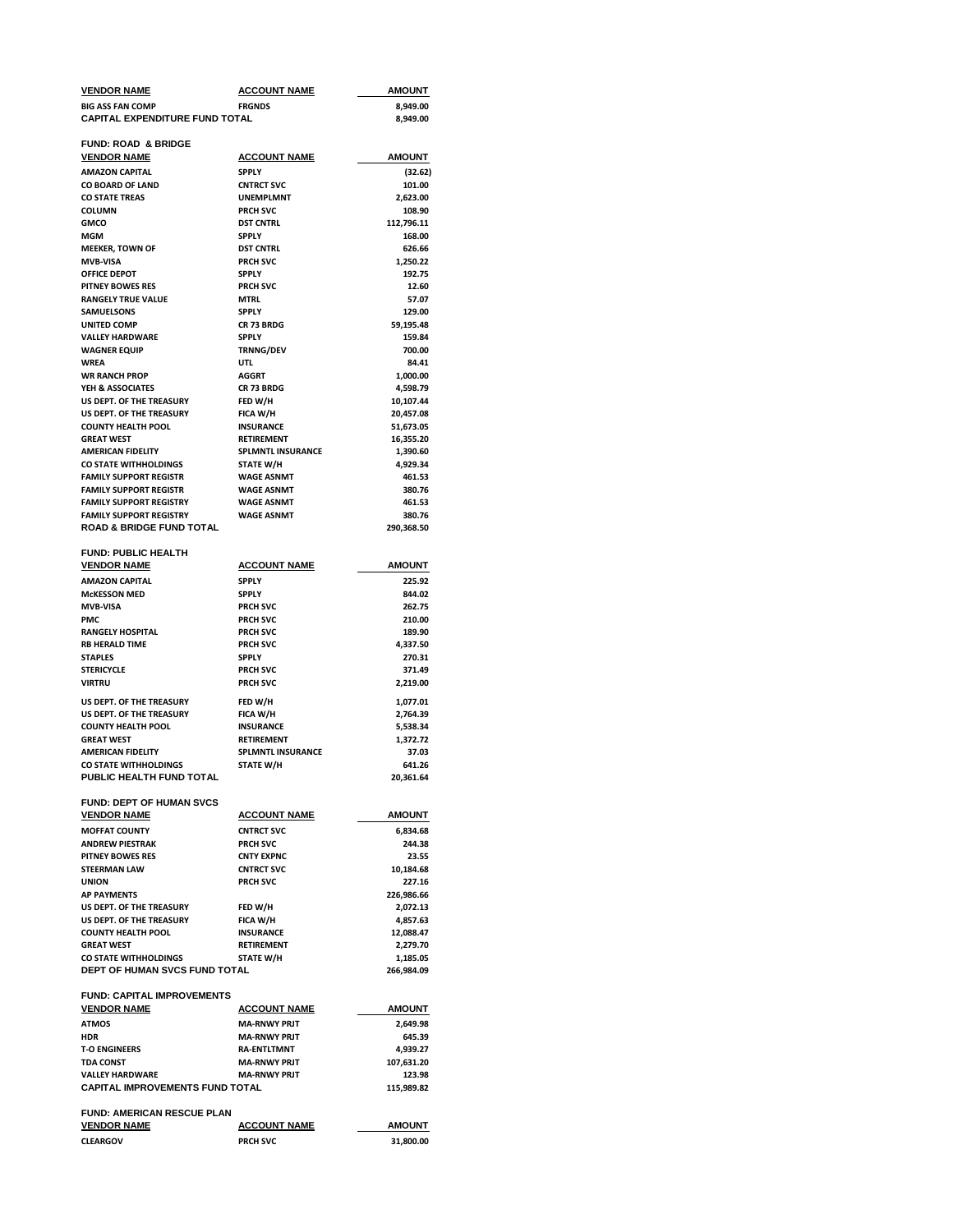| <b>TRACKER SOFTWARE</b>         | <b>PRCH SVC</b>  | 12.450.00 |
|---------------------------------|------------------|-----------|
| US DEPT. OF THE TREASURY        | FED W/H          | 220.04    |
| US DEPT. OF THE TREASURY        | <b>FICA W/H</b>  | 453.12    |
| <b>COUNTY HEALTH POOL</b>       | <b>INSURANCE</b> | 1.538.25  |
| <b>CO STATE WITHHOLDINGS</b>    | <b>STATE W/H</b> | 106.00    |
| AMERICAN RESCUE PLAN FUND TOTAL |                  | 46.567.41 |

# **FUND:USE TAX**

| FUND:USE IAA              |                          |               |
|---------------------------|--------------------------|---------------|
| <b>VENDOR NAME</b>        | <b>ACCOUNT NAME</b>      | <b>AMOUNT</b> |
| ALL TEMP SVC              | <b>PRCH SVC</b>          | 266.50        |
| <b>DUCEY'S ELECT</b>      | <b>PRCH SVC</b>          | 522.50        |
| HENDERSHOTT, MELAINE      | <b>PRCH SVC</b>          | 150.00        |
| <b>MOON LAKE ELEC</b>     | UTL                      | 436.43        |
| <b>MVB-VISA</b>           | <b>NSIP FDS</b>          | 138.09        |
| NICKSON, ANNALEE          | <b>PRCH SVC</b>          | 112.65        |
| <b>PITNEY BOWES RES</b>   | <b>PRCH SVC</b>          | 4.01          |
| <b>RANGELY, TOWN OF</b>   | UTL                      | 250.31        |
| <b>RANGELY TRASH</b>      | <b>UTL</b>               | 543.20        |
| <b>RANGELY TRUE VALUE</b> | <b>SPPLY</b>             | 10.99         |
| U.S. FOODS .              | <b>SPPLY</b>             | 4,534.01      |
| <b>WATT'S</b>             | <b>FD SPPLY</b>          | 262.30        |
| US DEPT. OF THE TREASURY  | FED W/H                  | 1,047.11      |
| US DEPT. OF THE TREASURY  | FICA W/H                 | 2,332.44      |
| <b>COUNTY HEALTH POOL</b> | <b>INSURANCE</b>         | 7,332.61      |
| <b>GREAT WEST</b>         | <b>RETIREMENT</b>        | 1,712.06      |
| <b>AMERICAN FIDELITY</b>  | <b>SPLMNTL INSURANCE</b> | 114.45        |
| CO STATE WITHHOLDINGS     | STATE W/H                | 510.34        |
| USE TAX FUND TOTAL        |                          | 20,280.00     |
|                           |                          |               |

#### **FUND: SOLID WASTE VENDOR NAME ACCOUNT NAME AMOUNT AIRGAS SPPLY 353.76 CLSR/POS** 562.50<br> **CLSR/POS** 562.50<br> **PRCH SVC** 50 2.320.17 **JEAN'S PRINTING PROFISYC PROFISYC 1,320.17**<br> **PROFISYC PROFISYC PROFISYC 6.53 PITNEY BOWES RES PRCH SVC 6.53 REDI SVC PRCH SVC 40.00** UNION PRCH SVC 46.06<br>
WREA UTL UTL 113.73 **WREA UTL 113.73** US DEPT. OF THE TREASURY **FED W/H 1,345.90**<br>
US DEPT. OF THE TREASURY FICA W/H 2,030.56 **US DEPT. OF THE TREASURY FICA W/H 2,030.56 COUNTY HEALTH POOL INSURANCE 3,739.83 RETIREMENT**<br> **GREATE W/H**<br> **GREATE W/H**<br> **GREATE M** CO STATE WITHHOLDINGS STATE W/H 569.66<br> **SOLID WASTE FUND TOTAL** 500 511,274.28 **SOLID WASTE FUND TOTAL**

## **FUND: WEED & PEST VENDOR NAME**

| <b>PRCH SVC</b><br>288.09<br><b>MVB-VISA</b><br><b>MTN WEST INS</b><br><b>INSRNC</b><br>1.200.00<br><b>PITNEY BOWES RES</b><br><b>PRCH SVC</b><br>0.53<br><b>WD CNTRL</b><br>995.75<br><b>ROCKY MTN WEED</b><br>13.99<br><b>VALLEY HARDWARE</b><br><b>SPPLY</b><br><b>VAN DIEST SUPPLY</b><br><b>CHEM USD</b><br>2.347.92<br>54.99<br>YOUR PARTS HAUS<br><b>SPPLY</b><br>FED W/H<br>US DEPT. OF THE TREASURY<br>563.53<br>FICA W/H<br>US DEPT. OF THE TREASURY<br>856.74<br><b>INSURANCE</b><br><b>COUNTY HEALTH POOL</b><br>1.538.25<br><b>GREAT WEST</b><br>511.48<br><b>RETIREMENT</b><br><b>STATE W/H</b><br>222.00<br>CO STATE WITHHOLDINGS<br><b>WEED &amp; PEST FUND TOTAL</b><br>8.593.27 | <b>VENDOR NAME</b> | <b>ACCOUNT NAME</b> | <b>AMOUNT</b> |
|---------------------------------------------------------------------------------------------------------------------------------------------------------------------------------------------------------------------------------------------------------------------------------------------------------------------------------------------------------------------------------------------------------------------------------------------------------------------------------------------------------------------------------------------------------------------------------------------------------------------------------------------------------------------------------------------------|--------------------|---------------------|---------------|
|                                                                                                                                                                                                                                                                                                                                                                                                                                                                                                                                                                                                                                                                                                   |                    |                     |               |
|                                                                                                                                                                                                                                                                                                                                                                                                                                                                                                                                                                                                                                                                                                   |                    |                     |               |
|                                                                                                                                                                                                                                                                                                                                                                                                                                                                                                                                                                                                                                                                                                   |                    |                     |               |
|                                                                                                                                                                                                                                                                                                                                                                                                                                                                                                                                                                                                                                                                                                   |                    |                     |               |
|                                                                                                                                                                                                                                                                                                                                                                                                                                                                                                                                                                                                                                                                                                   |                    |                     |               |
|                                                                                                                                                                                                                                                                                                                                                                                                                                                                                                                                                                                                                                                                                                   |                    |                     |               |
|                                                                                                                                                                                                                                                                                                                                                                                                                                                                                                                                                                                                                                                                                                   |                    |                     |               |
|                                                                                                                                                                                                                                                                                                                                                                                                                                                                                                                                                                                                                                                                                                   |                    |                     |               |
|                                                                                                                                                                                                                                                                                                                                                                                                                                                                                                                                                                                                                                                                                                   |                    |                     |               |
|                                                                                                                                                                                                                                                                                                                                                                                                                                                                                                                                                                                                                                                                                                   |                    |                     |               |
|                                                                                                                                                                                                                                                                                                                                                                                                                                                                                                                                                                                                                                                                                                   |                    |                     |               |
|                                                                                                                                                                                                                                                                                                                                                                                                                                                                                                                                                                                                                                                                                                   |                    |                     |               |
|                                                                                                                                                                                                                                                                                                                                                                                                                                                                                                                                                                                                                                                                                                   |                    |                     |               |

# **FUND: COMMUNICATIONS**

| <b>VENDOR NAME</b>               | <b>ACCOUNT NAME</b> | <b>AMOUNT</b> |
|----------------------------------|---------------------|---------------|
| <b>AMAZON CAPITAL</b>            | <b>SPPLY</b>        | 1,613.94      |
| <b>CRAWFORD, GAYLE</b>           | <b>LESE PMT</b>     | 2,800.00      |
| <b>GRAYBAR ELEC</b>              | <b>SPPLY</b>        | 10,934.85     |
| <b>MOON LAKE ELEC</b>            | UTL                 | 797.00        |
| <b>MVB-VISA</b>                  | <b>SPPLY</b>        | 2.457.68      |
| <b>NOANET</b>                    | <b>PRCH SVC</b>     | 544.50        |
| <b>RANGELY, TOWN OF</b>          | UTL                 | 18.60         |
| <b>RANGELY TRUE VALUE</b>        | <b>SPPLY</b>        | 52.28         |
| <b>RBC-WGLF</b>                  | <b>PRCH SVC</b>     | 5.00          |
| <b>THINAIR COMM</b>              | <b>CAP OTLY</b>     | 149,829.68    |
| <b>VALLEY HARDWARE</b>           | <b>SPPLY</b>        | 29.43         |
| <b>WREA</b>                      | UTL                 | 1,361.46      |
| US DEPT. OF THE TREASURY         | FED W/H             | 1,014.78      |
| US DEPT. OF THE TREASURY         | FICA W/H            | 2.304.87      |
| <b>COUNTY HEALTH POOL</b>        | <b>INSURANCE</b>    | 4,941.64      |
| <b>GREAT WEST</b>                | <b>RETIREMENT</b>   | 1,795.15      |
| <b>CO STATE WITHHOLDINGS</b>     | <b>STATE W/H</b>    | 558.19        |
| <b>COMMUNICATIONS FUND TOTAL</b> |                     | 181.059.05    |